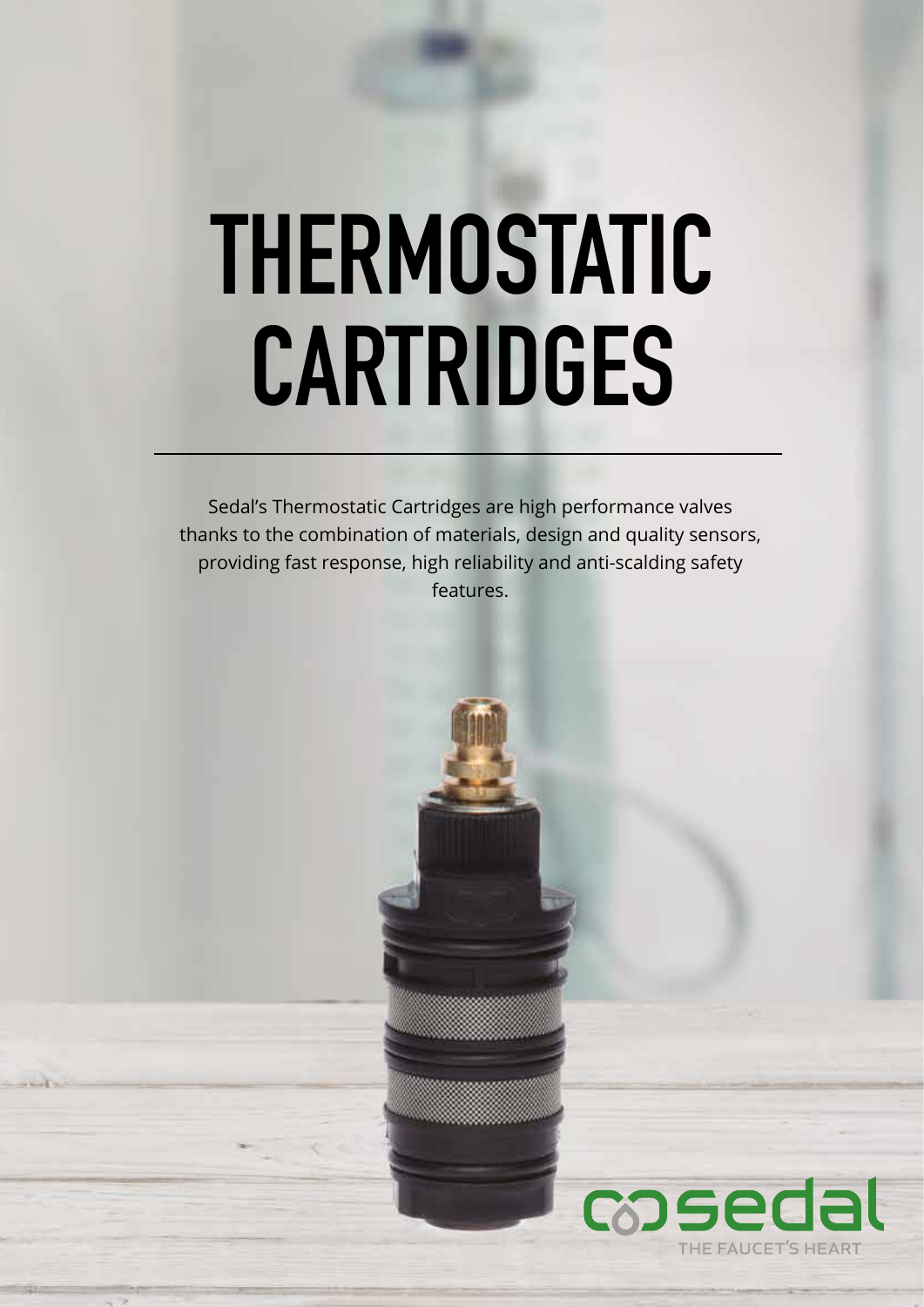# **THERMOSTA**



### **STANDARD**

Standard thermostatic cartridges complying with EN-1111 specifications for shower and bath appliances.

With a life cycle of 50,000 cycles, it suits all the design and quality requirements of the market, providing high reliability and high response, with specific anti-scalding safety measures.

**ITEMS:** TM001, TM001-4MS

### **BASIC**

Basic thermostatic cartridge, combining entry-level product with high-reliability.



### **ITEM:** TM001 BASIC



### **COMPACT**

Its reduced length makes it perfect to fit wall-mounted installations, without giving up any of the standard highperformance features and certifications.

**ITEM:** TM001 C

### **HIGH PRESSURE**

Thermostatic cartridge specially designed for burst pressure withstand minimum 35 bar. This cartridge is EN-1111 standard compliant.

**ITEMS:** TM001 HP, TM001 HP NSF, TM001 HP 4MS



ACS, WRAS, 4MS, KTW, NSF CERTIFIED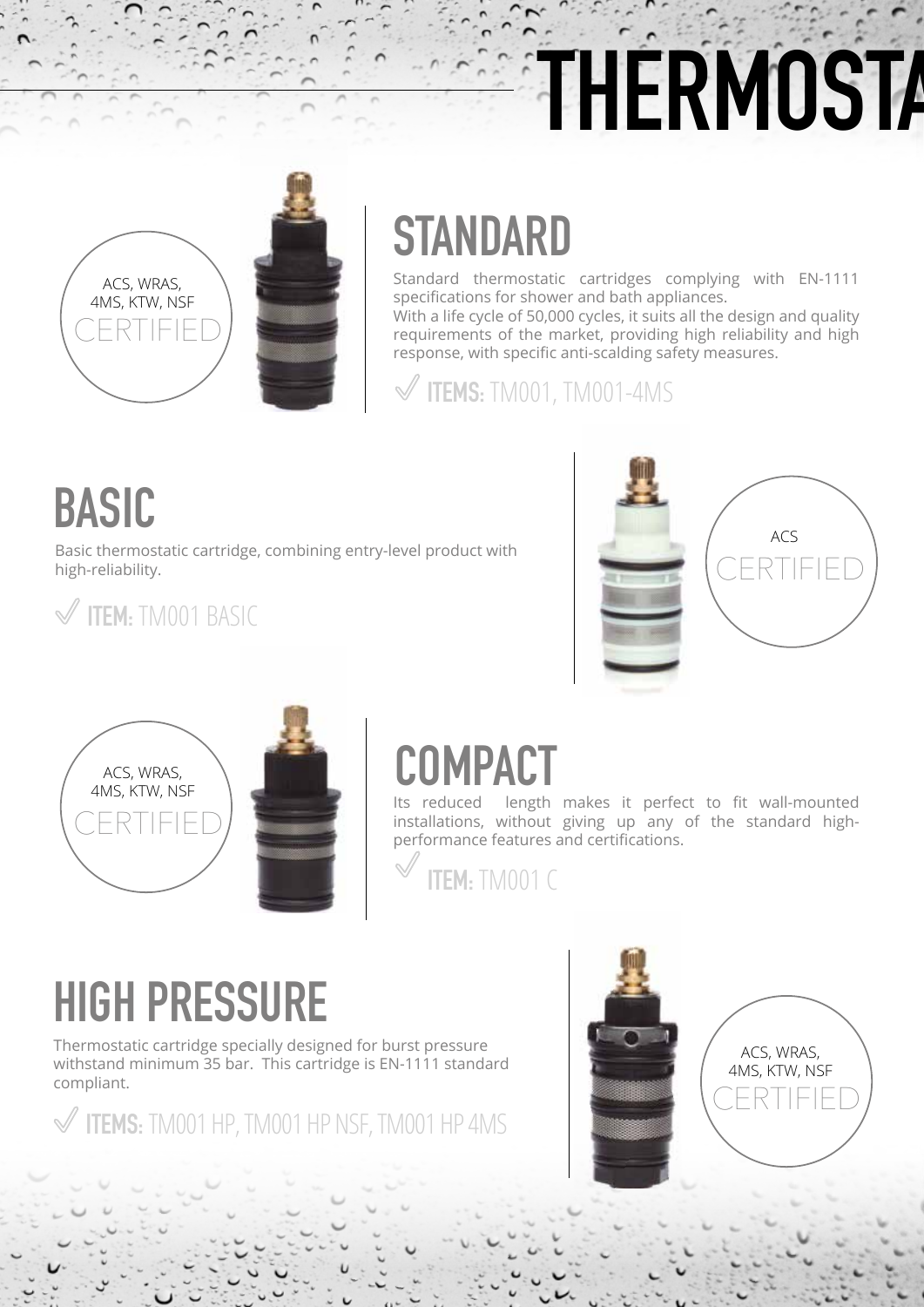# **THE RANGE**

## **LOW PRESSURE**

TM001 LP Standard size thermostatic valve specifically designed for a reliable response in a non-pressurized installation. The TM001 LP cartridge fulfills EN1287 and TMV3.

**ITEMS:** TM001





### **STANDARD**

Standard thermostatic cartridges with smaller diameter for compact shower bodies, complying with EN-1111 specifications. With a life cycle of 50,000 cycles, it suits all the design and quality requirements of the market, providing high reliability and high response, with specific anti-scalding safety measures.

**ITEMS:** TM006, TM006-4MS, TM006-NSF

#### **BASIC**

Smaller basic thermostatic cartridge, combining entrylevel product with high-reliability.





| ACS, WRAS,<br>4MS, KTW, NSF |  |
|-----------------------------|--|
| CERTIFIED                   |  |

## **CLICK**

Thermostatic cartridge with an axial click system, which allows high precision movement of the handle.

This cartridge has been designed according to EN-1111 standards.

**ITEM:** TM006 CLICK